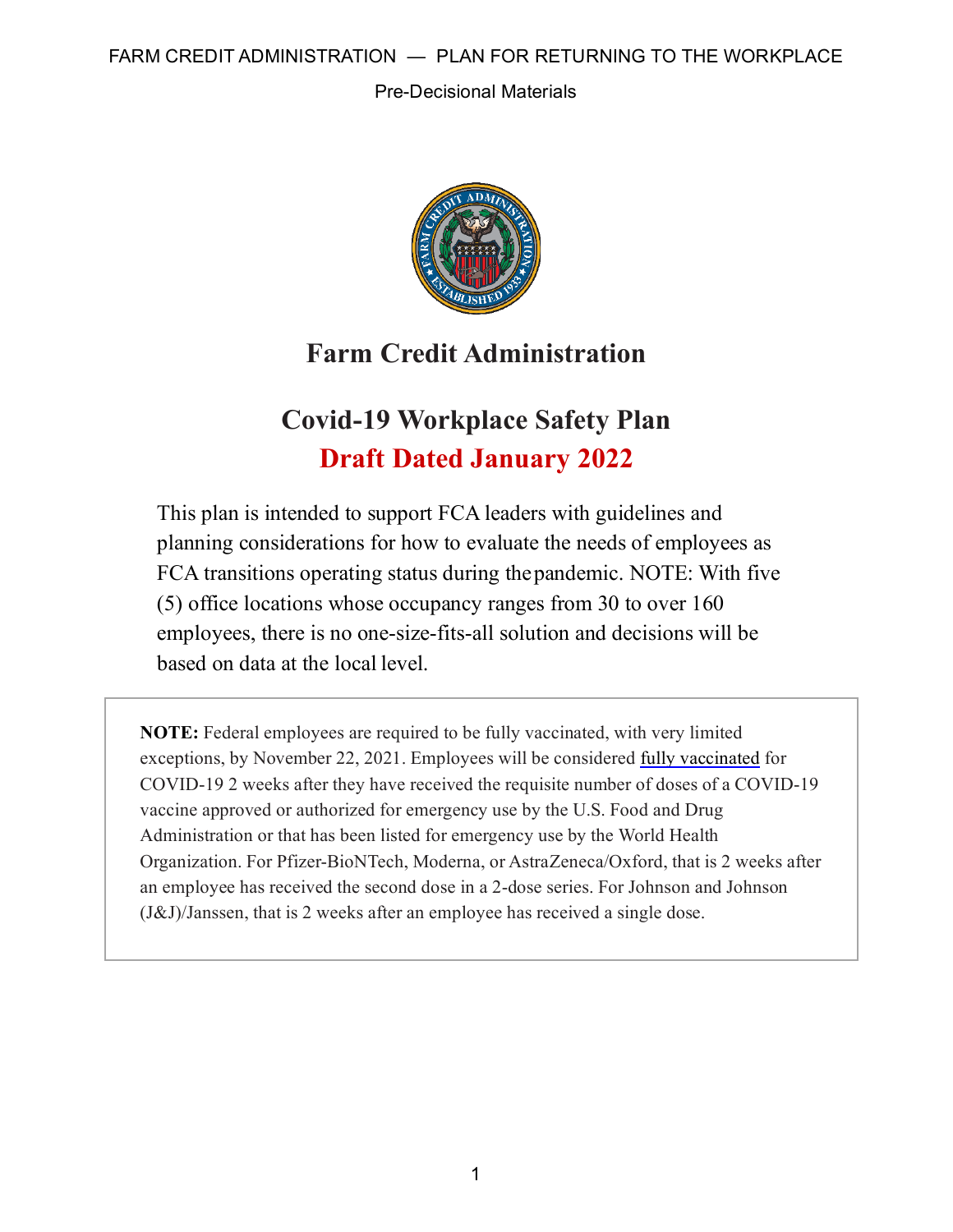Pre-Decisional Materials

# **Contents**

| Advance Notice Between Phases 4 |  |
|---------------------------------|--|
|                                 |  |
|                                 |  |
|                                 |  |
|                                 |  |
|                                 |  |
|                                 |  |
|                                 |  |
|                                 |  |
|                                 |  |
|                                 |  |
|                                 |  |
|                                 |  |

| Personal Protective Equipment  10 |  |
|-----------------------------------|--|
|                                   |  |
|                                   |  |
|                                   |  |
|                                   |  |
|                                   |  |
|                                   |  |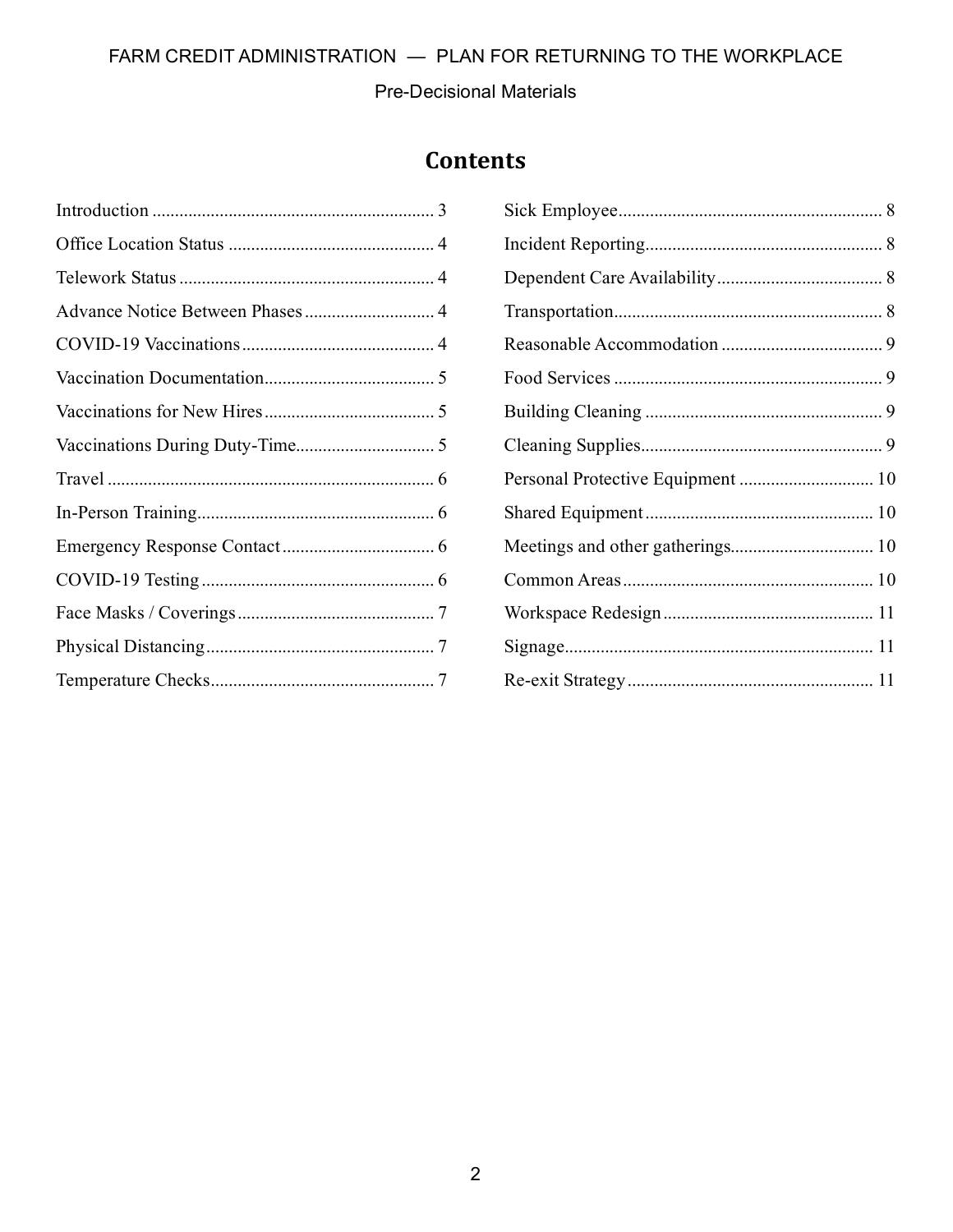Pre-Decisional Materials

# **Introduction**

<span id="page-2-0"></span>Protecting FCA employees and stakeholders from the effects of COVID-19, while preserving the agency's ability to complete its mission, is the foundation for implementing this plan. Effective reentry and reintegration planning are critical to FCA's personnel, mission, and other stakeholders. This plan applies an enterprise-wide, risk management lens to a phased approach for re-opening FCA offices. Agency leadership meets regularly to implement this guidance on a location-by-location basis as the issues facing each office location may differ.

This plan incorporates safety principles from [the OMB Memorandum M-21-25,](https://www.whitehouse.gov/wp-content/uploads/2021/06/M-21-25.pdf) [Executive Order](https://www.whitehouse.gov/briefing-room/presidential-actions/2021/09/09/executive-order-on-requiring-coronavirus-disease-2019-vaccination-for-federal-employees/)  14043 (Requiring Coronavirus Disease 2019 [Vaccination for Federal Employees\),](https://www.whitehouse.gov/briefing-room/presidential-actions/2021/09/09/executive-order-on-requiring-coronavirus-disease-2019-vaccination-for-federal-employees/) OMB [Agency](https://www.saferfederalworkforce.gov/downloads/updates%20to%20model%20safety%20principles%209.13.21.pdf)  [Model Safety Principles,](https://www.saferfederalworkforce.gov/downloads/updates%20to%20model%20safety%20principles%209.13.21.pdf) protocols pursuant to guidance from the [Safer Federal Workforce Task](https://www.saferfederalworkforce.gov/new/)  [Force](https://www.saferfederalworkforce.gov/new/) and other pertinent guidance. Considerations and trend data points reviewed by the agency when making operating status decisions include:

- Community Transmission Level: High; Substantial; Moderate; Low?
- Testing: Is the number of tests administered increasing? Decreasing?
- Hospitalization: Is the hospitalization rate increasing? Decreasing?
- Cases: Is the number of new cases increasing? Decreasing?
- Vaccinations: Is total local vaccinations administered increasing? Decreasing?

| <b>Cases Total</b><br>Last 30 Days | 49,322,567       | <b>Deaths Total</b><br>Last 30 Days | 788,903 | 75.9% of People 5+ with At Least<br><b>One Vaccination</b>                                        | Community<br><b>High</b><br><b>Transmission</b> |
|------------------------------------|------------------|-------------------------------------|---------|---------------------------------------------------------------------------------------------------|-------------------------------------------------|
|                                    | daily by 8 pm ET | <b>COVID Data Tracker</b>           |         | Find maps and charts tracking cases, deaths, and trends of COVID-19 in the United States, updated |                                                 |

*Source: [CDC COVID Data Tracker a](https://covid.cdc.gov/covid-data-tracker/#datatracker-home)s of December 8, 2021*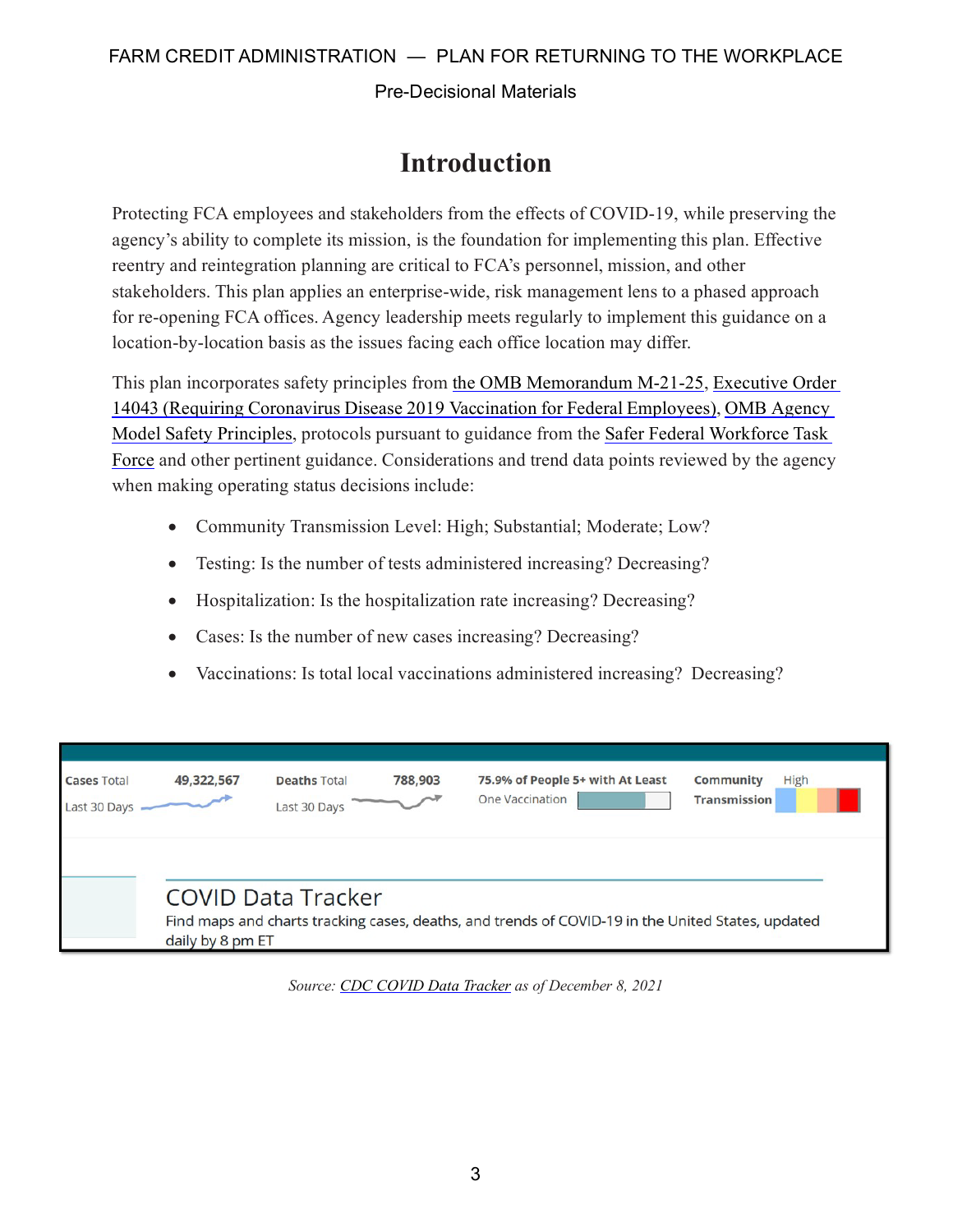#### Pre-Decisional Materials

**NOTE:** As local conditions change, FCA leadership may consider reverting to a previous operating status.

<span id="page-3-3"></span><span id="page-3-2"></span><span id="page-3-1"></span><span id="page-3-0"></span>

| <b>Topic</b>                                   | <b>Phase One</b>                                                                                                                                                                                                                                                                                                                                                                                                                                                                                                                                                                                                                                                                                                                                                                                                                                                                                                                                                                                                                                                                                                                                                                                                                                                                                                                              | <b>Phase Two</b>                                                           | <b>Phase Three</b>                                                                                              | <b>Phase Four</b>                                       |
|------------------------------------------------|-----------------------------------------------------------------------------------------------------------------------------------------------------------------------------------------------------------------------------------------------------------------------------------------------------------------------------------------------------------------------------------------------------------------------------------------------------------------------------------------------------------------------------------------------------------------------------------------------------------------------------------------------------------------------------------------------------------------------------------------------------------------------------------------------------------------------------------------------------------------------------------------------------------------------------------------------------------------------------------------------------------------------------------------------------------------------------------------------------------------------------------------------------------------------------------------------------------------------------------------------------------------------------------------------------------------------------------------------|----------------------------------------------------------------------------|-----------------------------------------------------------------------------------------------------------------|---------------------------------------------------------|
| <b>Office Location</b><br><b>Status</b>        | Open                                                                                                                                                                                                                                                                                                                                                                                                                                                                                                                                                                                                                                                                                                                                                                                                                                                                                                                                                                                                                                                                                                                                                                                                                                                                                                                                          | Open                                                                       | Open                                                                                                            | Open                                                    |
| <b>Telework Status</b>                         | Mandatory                                                                                                                                                                                                                                                                                                                                                                                                                                                                                                                                                                                                                                                                                                                                                                                                                                                                                                                                                                                                                                                                                                                                                                                                                                                                                                                                     | Maximum; allowing<br>up to 25% normal<br>occupancy per office<br>location. | Expanded, allowing<br>up to 50% normal<br>occupancy per office<br>location.<br>Senior staff will be<br>on-site. | Normal Operations                                       |
| <b>Advance Notice</b><br><b>Between Phases</b> | N/A                                                                                                                                                                                                                                                                                                                                                                                                                                                                                                                                                                                                                                                                                                                                                                                                                                                                                                                                                                                                                                                                                                                                                                                                                                                                                                                                           | 3-week notice<br>before moving from<br>phase 1 to 2                        | 3-week notice<br>before moving from<br>phase 2 to 3                                                             | 30-day notice before<br>moving from phase<br>$3$ to $4$ |
| <b>COVID-19</b><br><b>Vaccinations</b>         | All Federal employees covered by Executive Order 14043 and without a legally required<br>exception must be fully vaccinated by November 22, 2021, regardless of where they are<br>working.<br>Employees who are on maximum telework or working remotely are not excused from this<br>requirement since employees working offsite may interact with the public as part of their<br>duties and agencies may need to recall employees who are on maximum telework or working<br>remotely.<br>Employees who fail to comply with a requirement to be fully vaccinated or provide proof of<br>vaccination and have neither received an exception nor have an exception request under<br>consideration, are in violation of a lawful order and subject to discipline up to and including<br>removal.<br>The agency will grant up to 2 workdays of administrative leave if an employee has an<br>adverse reaction to any COVID-19 vaccination dose that prevents the employee from<br>working (i.e., no more than 2 workdays for reactions associated with a single dose).<br>The agency will grant leave-eligible employees up to 4 hours of administrative leave per dose<br>to get the booster shot and/or accompany a family member (as defined in OPM's leave<br>regulations, see 5 CFR 630.201) who is receiving any COVID-19 vaccination dose. |                                                                            |                                                                                                                 |                                                         |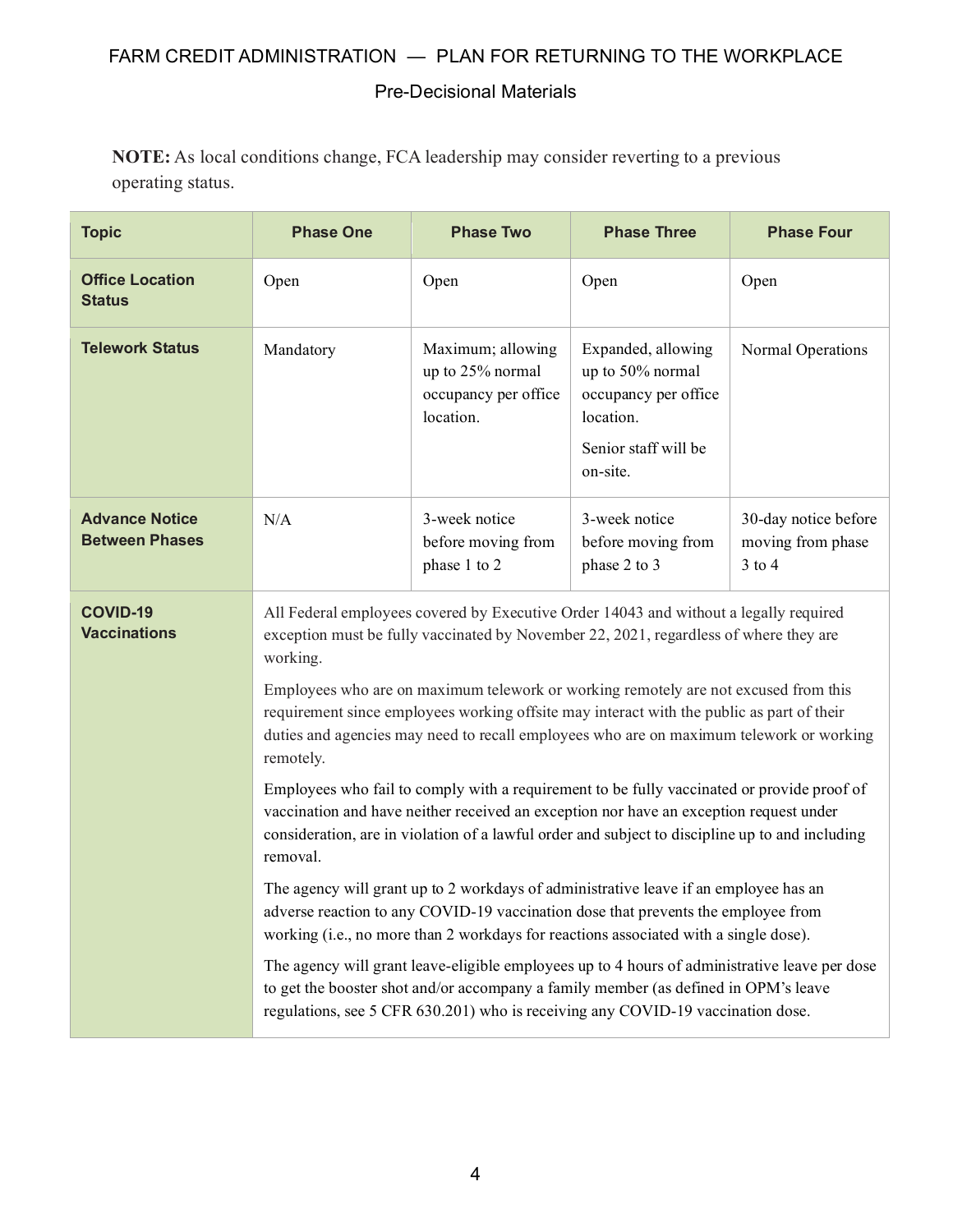<span id="page-4-2"></span><span id="page-4-1"></span><span id="page-4-0"></span>

| <b>Topic</b>                                   | <b>Phase One</b>                                                                                                                                                                                                                                                                                                                                                                                                                                                                                                                                                                                                                                                                                                                                                                                                                                                                                                                                                                               | <b>Phase Two</b>                                                                                                                       | <b>Phase Three</b>                                                                                                                                                                                                                                                                                                                                                                                                                                                  | <b>Phase Four</b> |
|------------------------------------------------|------------------------------------------------------------------------------------------------------------------------------------------------------------------------------------------------------------------------------------------------------------------------------------------------------------------------------------------------------------------------------------------------------------------------------------------------------------------------------------------------------------------------------------------------------------------------------------------------------------------------------------------------------------------------------------------------------------------------------------------------------------------------------------------------------------------------------------------------------------------------------------------------------------------------------------------------------------------------------------------------|----------------------------------------------------------------------------------------------------------------------------------------|---------------------------------------------------------------------------------------------------------------------------------------------------------------------------------------------------------------------------------------------------------------------------------------------------------------------------------------------------------------------------------------------------------------------------------------------------------------------|-------------------|
| <b>Vaccination</b><br><b>Documentation</b>     | Agencies must require documentation from employees to prove vaccination, even if an<br>employee has previously attested to their vaccination status. Employees may provide a copy<br>of the record of immunization from a health care provider or pharmacy, a copy of the<br>COVID-19 Vaccination Record Card, a copy of medical records documenting the<br>vaccination, a copy of immunization records from a public health or state immunization<br>information system, or a copy of any other official documentation containing required data<br>points. The data that must be on any official documentation are the type of vaccine<br>administered, number of doses received, date(s) of administration, and the name of the health<br>care professional(s) or clinic site(s) administering the vaccine(s). Employees must certify<br>under penalty of perjury that the documentation they are submitting is true and correct.<br>Legible digital, scanned, or PDF copies are acceptable. |                                                                                                                                        |                                                                                                                                                                                                                                                                                                                                                                                                                                                                     |                   |
| <b>Vaccinations for New</b><br><b>Hires</b>    | The agency requires individuals who start their government service after November 22, 2021,<br>to be fully vaccinated prior to their start date, except in limited circumstances where an<br>accommodation is legally required. However, should the agency have an urgent, mission-<br>critical hiring need to onboard new staff prior to new staff becoming fully vaccinated, the<br>agency head may delay the vaccination requirement-in the case of such limited delays, new<br>hires will be fully vaccinated within 60 days of their start date and follow safety protocols for<br>not fully vaccinated individuals until they are fully vaccinated.                                                                                                                                                                                                                                                                                                                                      |                                                                                                                                        |                                                                                                                                                                                                                                                                                                                                                                                                                                                                     |                   |
| <b>Vaccinations During</b><br><b>Duty-Time</b> |                                                                                                                                                                                                                                                                                                                                                                                                                                                                                                                                                                                                                                                                                                                                                                                                                                                                                                                                                                                                | administrative leave will be taken during the basic tour of duty hours.<br>eight hours of duty time for employees receiving two doses. | When a Federal employee is required to be vaccinated, the time the employee spends<br>obtaining any COVID-19 vaccination dose (including travel time) is duty time. No<br>In most circumstances, the agency authorizes employees to take up to four hours to travel to<br>the vaccination site, complete any vaccination dose, and return to work—for example, up to<br>The agency requires employees taking longer than four hours to document the reasons for the |                   |
|                                                | additional time (e.g., they may need to travel long distances to get the vaccine). Reasonable<br>transportation costs that are incurred as a result of obtaining the vaccine from a site<br>preapproved by the agency are handled the same way as local travel or temporary duty cost<br>reimbursement is handled based on agency policy.                                                                                                                                                                                                                                                                                                                                                                                                                                                                                                                                                                                                                                                      |                                                                                                                                        |                                                                                                                                                                                                                                                                                                                                                                                                                                                                     |                   |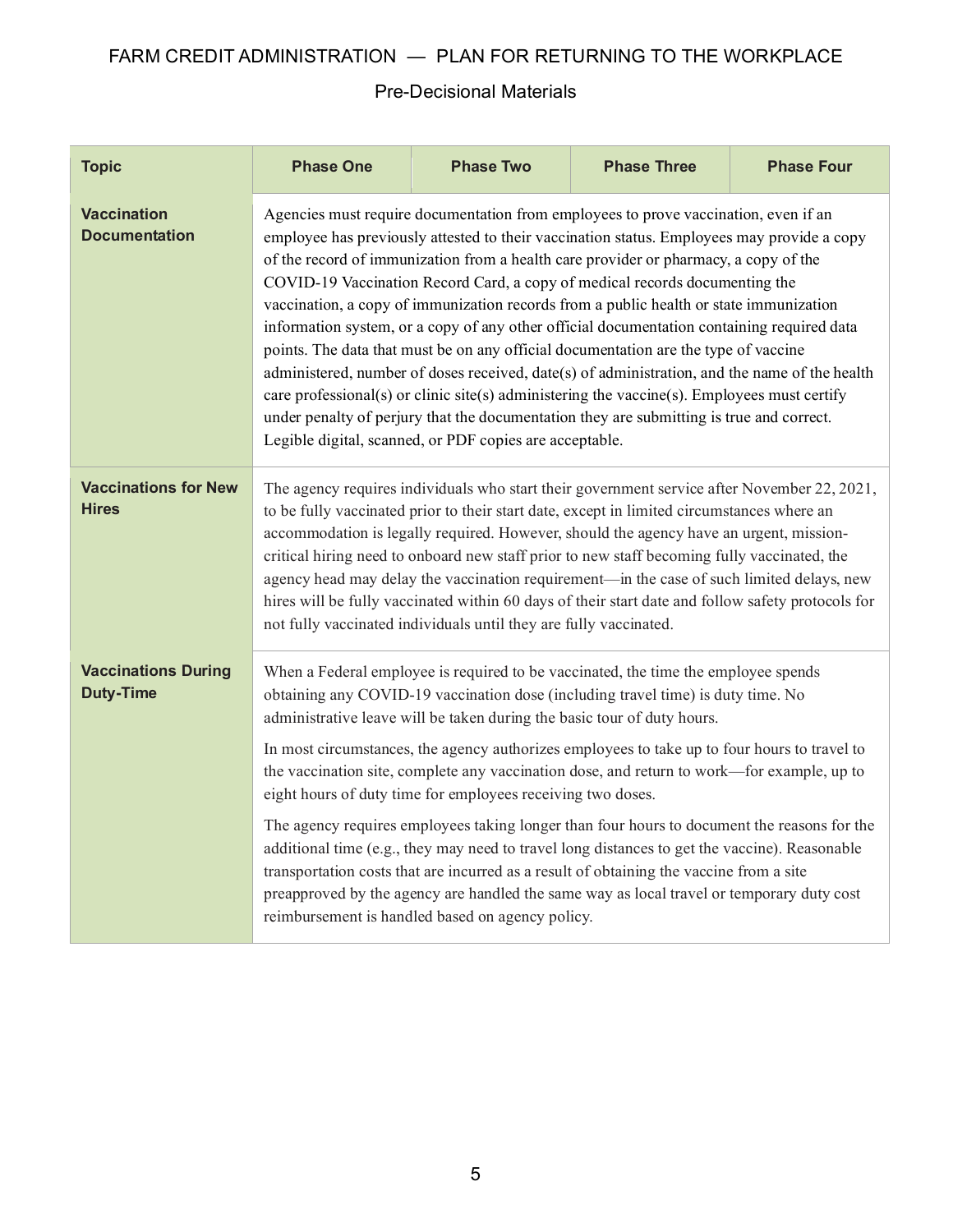<span id="page-5-3"></span><span id="page-5-2"></span><span id="page-5-1"></span><span id="page-5-0"></span>

| <b>Topic</b>                                | <b>Phase One</b>                                                                                                                                                                                                                                                                                                                                                       | <b>Phase Two</b>                                                                 | <b>Phase Three</b>                                                                  | <b>Phase Four</b> |  |
|---------------------------------------------|------------------------------------------------------------------------------------------------------------------------------------------------------------------------------------------------------------------------------------------------------------------------------------------------------------------------------------------------------------------------|----------------------------------------------------------------------------------|-------------------------------------------------------------------------------------|-------------------|--|
| <b>Travel</b>                               | Fully Vaccinated: There are no government-wide limits on official travel for federal<br>employees who are fully vaccinated.                                                                                                                                                                                                                                            |                                                                                  |                                                                                     |                   |  |
|                                             | critical trips.                                                                                                                                                                                                                                                                                                                                                        |                                                                                  | Unvaccinated: Unvaccinated Federal employees are limited to only necessary mission- |                   |  |
|                                             | Travelers will adhere strictly to CDC guidelines before, during, and after travel. Official or<br>personal travel may result in a mandatory quarantine before being allowed to return to the<br>workplace. If quarantine is required because of official travel or workplace exposure, the<br>agency provides weather and safety leave, or other administrative leave. |                                                                                  |                                                                                     |                   |  |
|                                             | The cost of testing for current infection with SARS-CoV-2, required for official travel and not<br>available through a Federal dispensary or not covered (or reimbursable) through travel<br>insurance, can be claimed in a travel voucher as a miscellaneous expense.                                                                                                 |                                                                                  |                                                                                     |                   |  |
| <b>In-Person Training</b>                   | For in-person training, masking and physical distancing are generally not required for fully<br>vaccinated personnel.                                                                                                                                                                                                                                                  |                                                                                  |                                                                                     |                   |  |
|                                             | However, fully vaccinated people must wear a mask in public indoor settings in areas of<br>substantial or high transmission; or if they are immunocompromised; or at increased risk for<br>severe disease from COVID-19, or if they have someone in their household who is<br>immunocompromised, at increased risk for severe disease or not fully vaccinated.         |                                                                                  |                                                                                     |                   |  |
|                                             | Those not vaccinated or those who refuse to provide vaccination information need to<br>continue to wear a mask and physically distance, regardless of the community transmission<br>rate.<br>In-person training of 50 or more people must be approved the Chief Executive Officer.                                                                                     |                                                                                  |                                                                                     |                   |  |
| <b>Emergency</b><br><b>Response Contact</b> | Identify contact for each office location.                                                                                                                                                                                                                                                                                                                             |                                                                                  |                                                                                     |                   |  |
| <b>COVID-19 Testing</b>                     | Develop voluntary<br>COVID-19 at-home<br>testing plan for FCA<br>employees                                                                                                                                                                                                                                                                                             | Implement<br>voluntary COVID-<br>19 at-home testing<br>plan for FCA<br>employees | Testing as needed                                                                   | Testing as needed |  |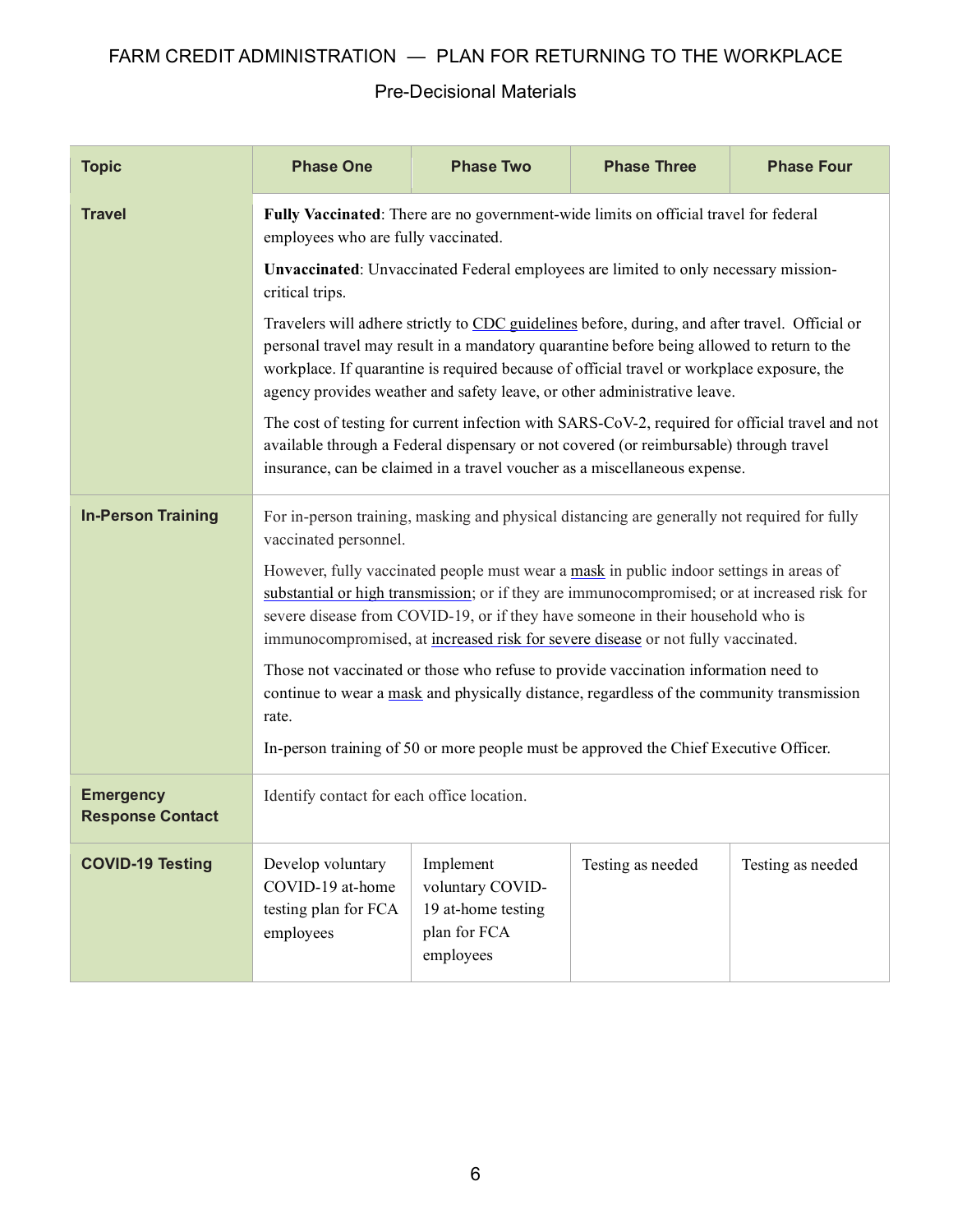<span id="page-6-2"></span><span id="page-6-1"></span><span id="page-6-0"></span>

| <b>Topic</b>                            | <b>Phase One</b>                                                                                                                                                                                                                                                                                                                                                                                                                                                                                                                                                                                                                                                                                                                                                                                                                                                                                                                                                                                                    | <b>Phase Two</b>                                                                                                   | <b>Phase Three</b> | <b>Phase Four</b>              |  |  |
|-----------------------------------------|---------------------------------------------------------------------------------------------------------------------------------------------------------------------------------------------------------------------------------------------------------------------------------------------------------------------------------------------------------------------------------------------------------------------------------------------------------------------------------------------------------------------------------------------------------------------------------------------------------------------------------------------------------------------------------------------------------------------------------------------------------------------------------------------------------------------------------------------------------------------------------------------------------------------------------------------------------------------------------------------------------------------|--------------------------------------------------------------------------------------------------------------------|--------------------|--------------------------------|--|--|
| <b>Face Masks /</b><br><b>Coverings</b> | When on-site, masks are generally not required for fully vaccinated personnel. However,<br>fully vaccinated people need to wear a mask in public indoor settings in areas of substantial<br>or high transmission; if they are immunocompromised; or at increased risk for severe disease<br>from COVID-19, or if they have someone in their household who is immunocompromised, at<br>increased risk for severe disease or not fully vaccinated.<br>Those not vaccinated or those who refuse to provide vaccination information need to continue<br>to wear a mask and physically distance regardless of community transmission rate.<br><b>Note:</b> As a federal agency, we have the discretion to provide limited exceptions to the<br>masking requirement, consistent with CDC guidelines. As such, during board meetings, board<br>members are not required to wear masks while maintaining distancing. In addition, presenters<br>are not required to wear masks while presenting and maintaining distancing. |                                                                                                                    |                    |                                |  |  |
| <b>Physical Distancing</b>              | When on-site, physical distancing is generally not required for fully vaccinated personnel.<br>However, fully vaccinated people are recommended to physically distance in public indoor<br>settings in areas of substantial or high transmission; if they are immunocompromised; or at<br>increased risk for severe disease from COVID-19, or if they have someone in their household<br>who is immunocompromised, at increased risk for severe disease or not fully vaccinated.<br>Those not vaccinated or those who refuse to provide vaccination information must continue<br>to physically distance regardless of community transmission rate                                                                                                                                                                                                                                                                                                                                                                   |                                                                                                                    |                    |                                |  |  |
| <b>Temperature Checks</b>               |                                                                                                                                                                                                                                                                                                                                                                                                                                                                                                                                                                                                                                                                                                                                                                                                                                                                                                                                                                                                                     | On-site temperature checks will be conducted using contactless<br>thermometers and/or temperature-scanning kiosks. |                    | TBD (Based on<br>CDC guidance) |  |  |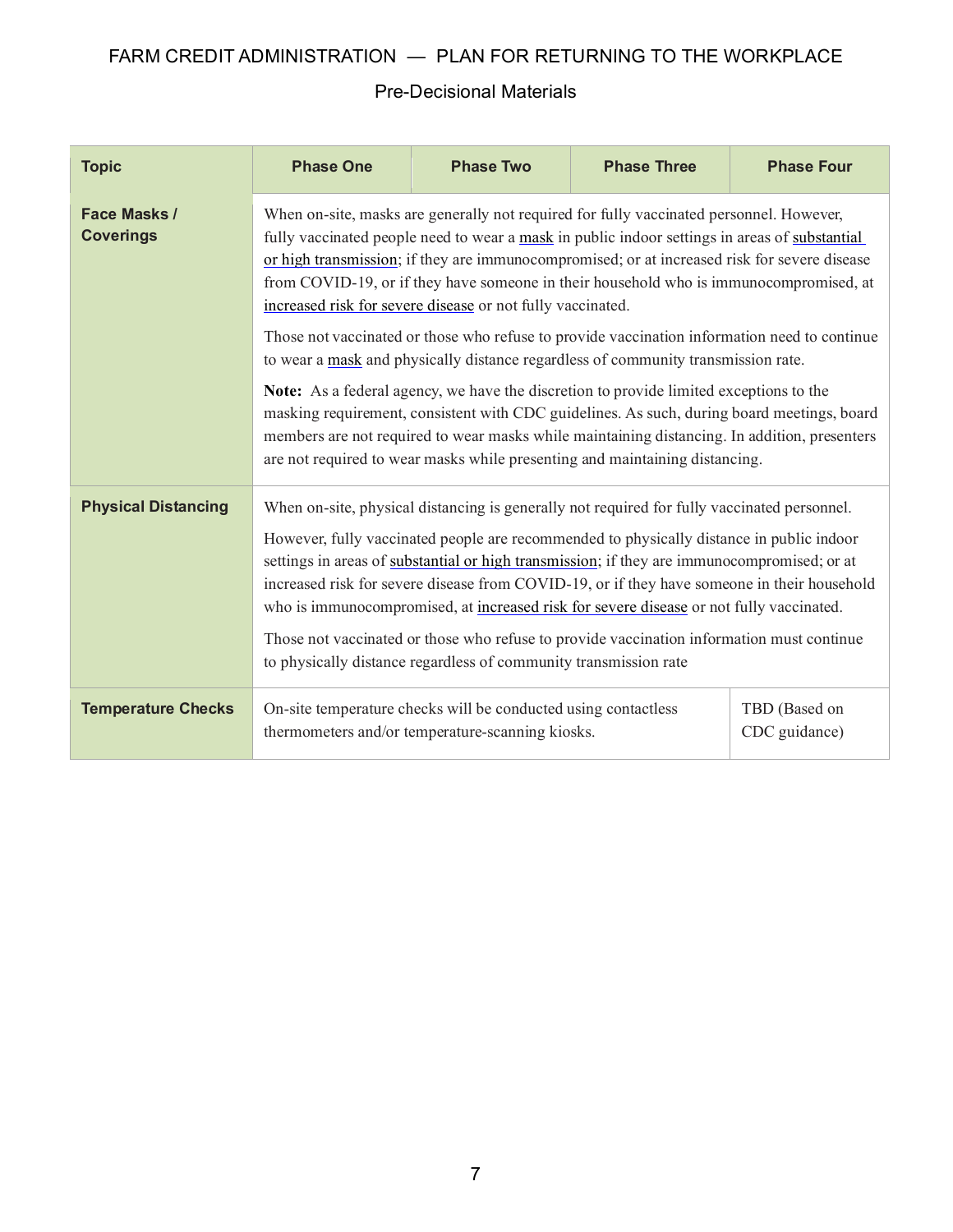<span id="page-7-3"></span><span id="page-7-2"></span><span id="page-7-1"></span><span id="page-7-0"></span>

| <b>Topic</b>                                 | <b>Phase One</b>                                                                                                                                                                                                                                                                                                                                                                                                                                                                                                                                                                                                                                                                                                                                                                                                                                                                                                                                                                                                                                                                                                                                                                                                                                                                                                                                                         | <b>Phase Two</b>                                               | <b>Phase Three</b>                                                                                                                                                                                                                                                                                                                                            | <b>Phase Four</b> |  |  |
|----------------------------------------------|--------------------------------------------------------------------------------------------------------------------------------------------------------------------------------------------------------------------------------------------------------------------------------------------------------------------------------------------------------------------------------------------------------------------------------------------------------------------------------------------------------------------------------------------------------------------------------------------------------------------------------------------------------------------------------------------------------------------------------------------------------------------------------------------------------------------------------------------------------------------------------------------------------------------------------------------------------------------------------------------------------------------------------------------------------------------------------------------------------------------------------------------------------------------------------------------------------------------------------------------------------------------------------------------------------------------------------------------------------------------------|----------------------------------------------------------------|---------------------------------------------------------------------------------------------------------------------------------------------------------------------------------------------------------------------------------------------------------------------------------------------------------------------------------------------------------------|-------------------|--|--|
| <b>Sick Employee</b>                         | supervisors.                                                                                                                                                                                                                                                                                                                                                                                                                                                                                                                                                                                                                                                                                                                                                                                                                                                                                                                                                                                                                                                                                                                                                                                                                                                                                                                                                             |                                                                | Sick Employee — Employees who have symptoms should stay home and notify their                                                                                                                                                                                                                                                                                 |                   |  |  |
|                                              |                                                                                                                                                                                                                                                                                                                                                                                                                                                                                                                                                                                                                                                                                                                                                                                                                                                                                                                                                                                                                                                                                                                                                                                                                                                                                                                                                                          | advised to isolate, pursuant to CDC guidelines.                | Employees who appear to have symptoms upon arrival at work or who become sick during<br>the day should immediately be separated from other employees and sent home — and are                                                                                                                                                                                  |                   |  |  |
|                                              | Note: If you had COVID-19 and had symptoms, isolate for at least 5 days. To calculate your<br>5-day isolation period, day 0 is your first day of symptoms. Day 1 is the first full day after<br>your symptoms developed. You can leave isolation after 5 full days. You can end isolation<br>after 5 full days if you are fever-free for 24 hours without the use of fever-reducing<br>medication and your other symptoms have improved (Loss of taste and smell may persist for<br>weeks or months after recovery and need not delay the end of isolation). You should continue<br>to wear a well-fitting mask around others at home and in public for 5 additional days (day 6<br>through day 10) after the end of your 5-day isolation period. If you are unable to wear a mask<br>when around others, you should continue to isolate for a full 10 days. If you continue to have<br>fever or your other symptoms have not improved after 5 days of isolation, you should wait to<br>end your isolation until you are fever-free for 24 hours without the use of fever-reducing<br>medication and your other symptoms have improved. Continue to wear a well-fitting mask.<br>If an employee is subject to isolation due to being infected with COVID-19 and is unable to<br>telework, the employee may request sick leave. Employees may also request accrued annual |                                                                |                                                                                                                                                                                                                                                                                                                                                               |                   |  |  |
| <b>Incident Reporting</b>                    |                                                                                                                                                                                                                                                                                                                                                                                                                                                                                                                                                                                                                                                                                                                                                                                                                                                                                                                                                                                                                                                                                                                                                                                                                                                                                                                                                                          | exposure to COVID-19 but maintain confidentiality as required. | When an employee is suspected of having, or has been diagnosed with, COVID-19, FCA will<br>collect information about the employee's contacts among co-workers (up to 2 days prior to<br>symptom onset) to identify other workers who could be considered exposed.<br>If an employee is confirmed infected, FCA will inform fellow employees of their possible |                   |  |  |
| <b>Dependent Care</b><br><b>Availability</b> |                                                                                                                                                                                                                                                                                                                                                                                                                                                                                                                                                                                                                                                                                                                                                                                                                                                                                                                                                                                                                                                                                                                                                                                                                                                                                                                                                                          |                                                                | Telework is encouraged for employees who lack dependent care due to COVID-19.                                                                                                                                                                                                                                                                                 |                   |  |  |
| <b>Transportation</b>                        | Telework is encouraged for employees whose transportation is disrupted due to COVID-19.                                                                                                                                                                                                                                                                                                                                                                                                                                                                                                                                                                                                                                                                                                                                                                                                                                                                                                                                                                                                                                                                                                                                                                                                                                                                                  |                                                                |                                                                                                                                                                                                                                                                                                                                                               |                   |  |  |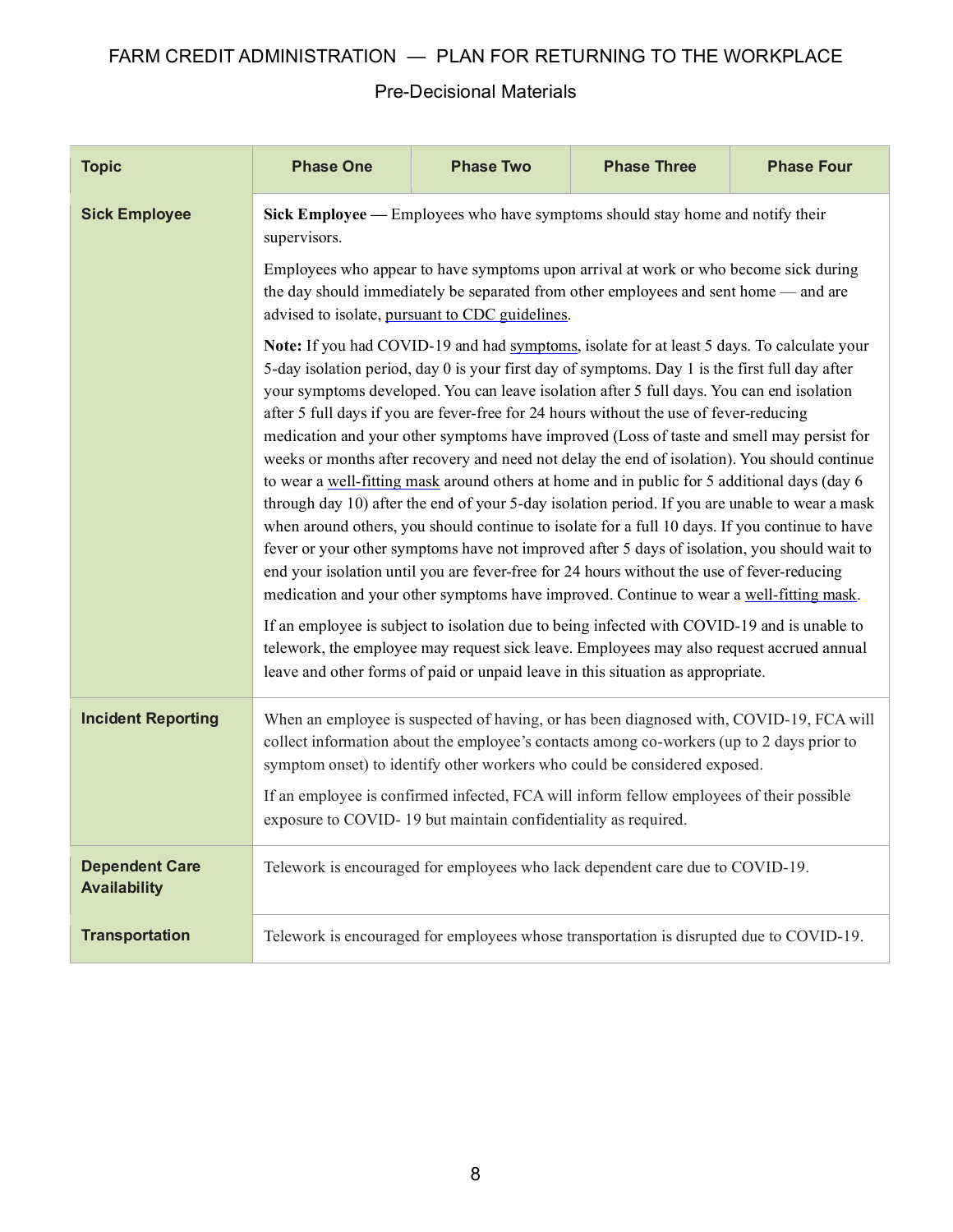<span id="page-8-3"></span><span id="page-8-2"></span><span id="page-8-1"></span><span id="page-8-0"></span>

| <b>Topic</b>                              | <b>Phase One</b>                                                                                                                                                                                                                                                                                                                                                                                                                                                                | <b>Phase Two</b>                                                                                                                                                                                   | <b>Phase Three</b>                                                                                                                                                                                                                                                               | <b>Phase Four</b>                                                                        |  |
|-------------------------------------------|---------------------------------------------------------------------------------------------------------------------------------------------------------------------------------------------------------------------------------------------------------------------------------------------------------------------------------------------------------------------------------------------------------------------------------------------------------------------------------|----------------------------------------------------------------------------------------------------------------------------------------------------------------------------------------------------|----------------------------------------------------------------------------------------------------------------------------------------------------------------------------------------------------------------------------------------------------------------------------------|------------------------------------------------------------------------------------------|--|
| <b>Reasonable</b><br><b>Accommodation</b> |                                                                                                                                                                                                                                                                                                                                                                                                                                                                                 |                                                                                                                                                                                                    | Employees can contact their supervisors or engage the agency's RAC (Angela Brown) for<br>guidance on how to proceed with reasonable accommodations requests.                                                                                                                     |                                                                                          |  |
|                                           |                                                                                                                                                                                                                                                                                                                                                                                                                                                                                 |                                                                                                                                                                                                    | If the reasonable accommodation is denied, following the agency's established process for<br>consideration and appeal, the agency will require that employee to receive their first (or, if a<br>one-dose series, only) dose within two weeks of the final denial determination. |                                                                                          |  |
|                                           | If receiving a two-dose series, the employee must receive the second dose within 6 weeks of<br>receiving the first dose. If the employee received a first dose of a two-dose series prior to<br>seeking an accommodation, agencies should require that the employee receive their second<br>dose within two weeks of the final determination to deny the accommodation or within a<br>week of the earliest day by which they can receive their second dose, whichever is later. |                                                                                                                                                                                                    |                                                                                                                                                                                                                                                                                  |                                                                                          |  |
|                                           | Employees who are approved for accommodation would need to follow applicable masking,<br>physical distancing, and testing protocols for individuals who are not fully vaccinated, as well<br>as applicable travel guidance.                                                                                                                                                                                                                                                     |                                                                                                                                                                                                    |                                                                                                                                                                                                                                                                                  |                                                                                          |  |
| <b>Food Services</b>                      | <b>TBD</b><br>On-site food service availability will vary and may be limited to<br>takeout or delivery.                                                                                                                                                                                                                                                                                                                                                                         |                                                                                                                                                                                                    |                                                                                                                                                                                                                                                                                  |                                                                                          |  |
| <b>Building Cleaning</b>                  | Additional cleaning of high-touch areas (e.g., handrails, elevators,<br>Additional cleaning,<br>bathrooms) and evaluation of systems that may be affected by low<br>as needed.<br>usage (plumbing, HVAC) will be performed. All facilities will be<br>sanitized. Once cleaned, each work area will have signage posted<br>stating that the cleaning took place.                                                                                                                 |                                                                                                                                                                                                    |                                                                                                                                                                                                                                                                                  |                                                                                          |  |
|                                           | If a suspected or confirmed case of COVID-19 is determined within<br>the workplace, enhanced environmental cleaning of the space(s) that<br>the individual occupied or accessed in accordance with CDC<br>guidance.                                                                                                                                                                                                                                                             |                                                                                                                                                                                                    |                                                                                                                                                                                                                                                                                  |                                                                                          |  |
| <b>Cleaning Supplies</b>                  | Adequacy of<br>cleaning supplies<br>and supply chain<br>will be evaluated to<br>ensure there are<br>sufficient supplies<br>(including hand<br>soap, sanitizer, and<br>other restroom<br>supplies) to support<br>the reopening of the<br>offices.                                                                                                                                                                                                                                | Adequacy of<br>cleaning supplies<br>and supply chain<br>will be evaluated to<br>ensure there are<br>sufficient supplies<br>(including hand<br>soap, sanitizer, and<br>other restroom<br>supplies). | Adequacy of<br>cleaning supplies<br>and supply chain<br>will be evaluated to<br>ensure there are<br>sufficient supplies<br>(including hand<br>soap, sanitizer, and<br>other restroom<br>supplies).                                                                               | Adequacy of<br>cleaning supplies<br>and supply chain<br>will be evaluated, as<br>needed. |  |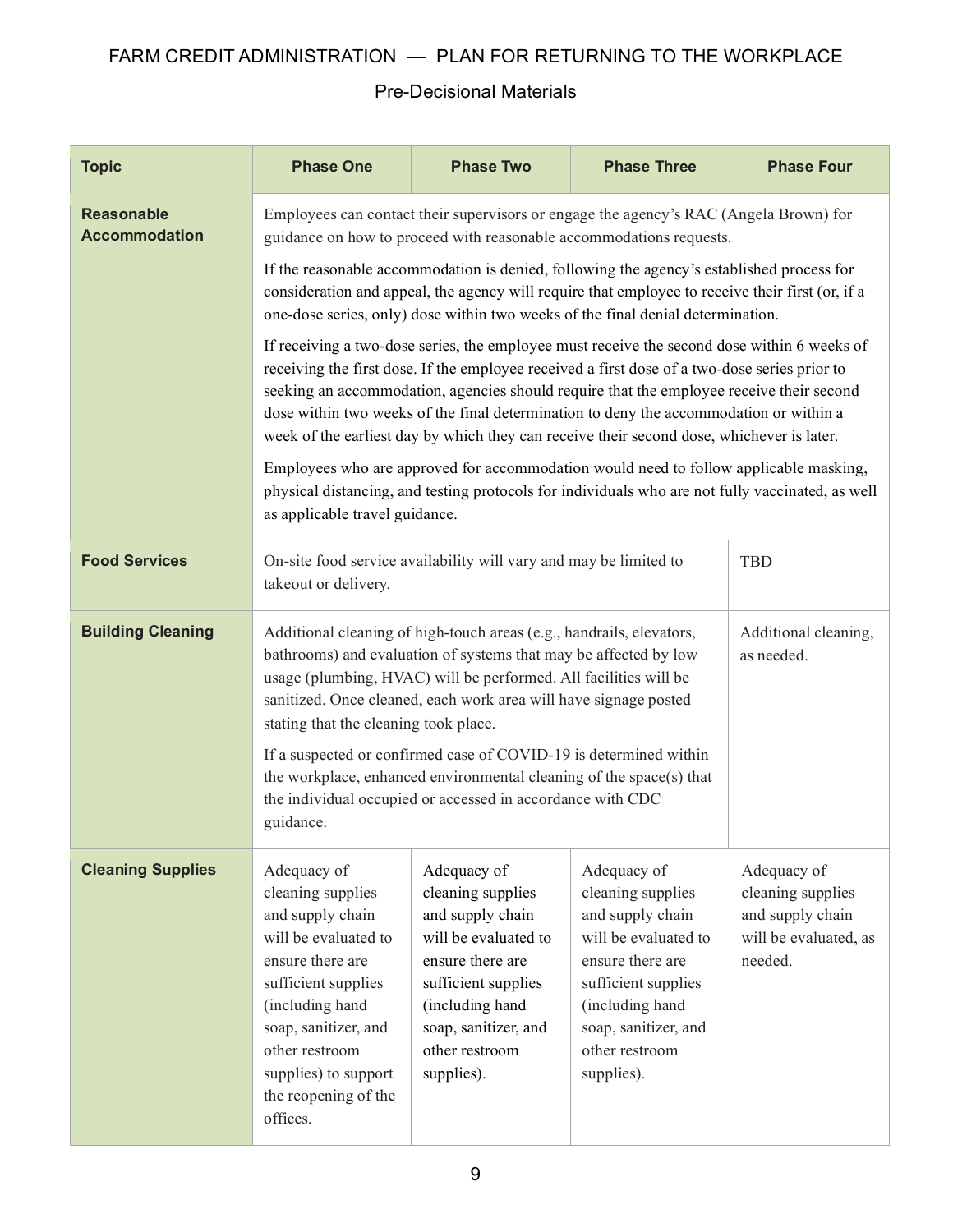<span id="page-9-3"></span><span id="page-9-2"></span><span id="page-9-1"></span><span id="page-9-0"></span>

| <b>Topic</b>                                   | <b>Phase One</b>                                                                                                                                                                                                                                                                                                                                                                                                                                                                                                                                                                                                                                                                                                                                                                                                                                                                                                                                                                                                                                                                                                                                                                                                                                                                                                                                                                                                                                                                                                      | <b>Phase Two</b> | <b>Phase Three</b>                                                                  | <b>Phase Four</b> |  |  |
|------------------------------------------------|-----------------------------------------------------------------------------------------------------------------------------------------------------------------------------------------------------------------------------------------------------------------------------------------------------------------------------------------------------------------------------------------------------------------------------------------------------------------------------------------------------------------------------------------------------------------------------------------------------------------------------------------------------------------------------------------------------------------------------------------------------------------------------------------------------------------------------------------------------------------------------------------------------------------------------------------------------------------------------------------------------------------------------------------------------------------------------------------------------------------------------------------------------------------------------------------------------------------------------------------------------------------------------------------------------------------------------------------------------------------------------------------------------------------------------------------------------------------------------------------------------------------------|------------------|-------------------------------------------------------------------------------------|-------------------|--|--|
| <b>Personal Protective</b><br><b>Equipment</b> | FCA will ensure an adequate supply of PPE (face masks, gloves,<br>Available, as<br>hand sanitizer, etc.) is available for employees.<br>needed.                                                                                                                                                                                                                                                                                                                                                                                                                                                                                                                                                                                                                                                                                                                                                                                                                                                                                                                                                                                                                                                                                                                                                                                                                                                                                                                                                                       |                  |                                                                                     |                   |  |  |
| <b>Shared Equipment</b>                        | (printers, copiers, scanners, etc.).                                                                                                                                                                                                                                                                                                                                                                                                                                                                                                                                                                                                                                                                                                                                                                                                                                                                                                                                                                                                                                                                                                                                                                                                                                                                                                                                                                                                                                                                                  |                  | FCA will ensure access to hand sanitizers or sanitizing wipes near shared equipment |                   |  |  |
| <b>Meetings and other</b><br>gatherings        | Visitors to FCA sites must provide information about their vaccination status.<br>Visitors will complete a Certification of Vaccination form prior to or when entering the<br>building.<br>The form will be kept by the visitor, while on the agency's premises, and may be requested<br>upon entering indoor areas of the facility. The form will not be maintained by the agency.<br>Some meetings will be virtual but when in- person, masks and physical distancing are<br>generally not required for fully vaccinated personnel. However, fully vaccinated people need<br>to wear a mask in public indoor settings in areas of substantial or high transmission; if they<br>are immunocompromised; or at increased risk for severe disease from COVID-19, or if they<br>have someone in their household who is immunocompromised, at increased risk for severe<br>disease or not fully vaccinated.<br>Those not vaccinated or those who refuse to provide vaccination information need to continue<br>to wear a mask and physically distance during in-person meetings or other gatherings,<br>regardless of community transmission rate.<br>Note: As a federal agency, we have the discretion to provide limited exceptions to the<br>masking requirement, consistent with CDC guidelines. As such, during board meetings, board<br>members are not required to wear masks while maintaining distancing. In addition, presenters<br>are not required to wear masks while presenting and maintaining distancing. |                  |                                                                                     |                   |  |  |
| <b>Common Areas</b>                            | Meetings and other gatherings of 50 or more people must be approved the Chief Executive<br>Officer.                                                                                                                                                                                                                                                                                                                                                                                                                                                                                                                                                                                                                                                                                                                                                                                                                                                                                                                                                                                                                                                                                                                                                                                                                                                                                                                                                                                                                   |                  |                                                                                     |                   |  |  |
|                                                | Some common areas are closed. For those areas which are open, masks and physical<br>distancing are generally not required for fully vaccinated personnel.<br>However, fully vaccinated people need to wear a mask and physically distance in public<br>indoor settings in areas of substantial or high transmission; if they are immunocompromised;<br>or at increased risk for severe disease from COVID-19, or if they have someone in their<br>household who is immunocompromised, at increased risk for severe disease or not fully<br>vaccinated.<br>Those not vaccinated need to continue to wear a mask and physically distance during in-<br>person meetings or other gatherings regardless of community transmission rate.                                                                                                                                                                                                                                                                                                                                                                                                                                                                                                                                                                                                                                                                                                                                                                                   |                  |                                                                                     |                   |  |  |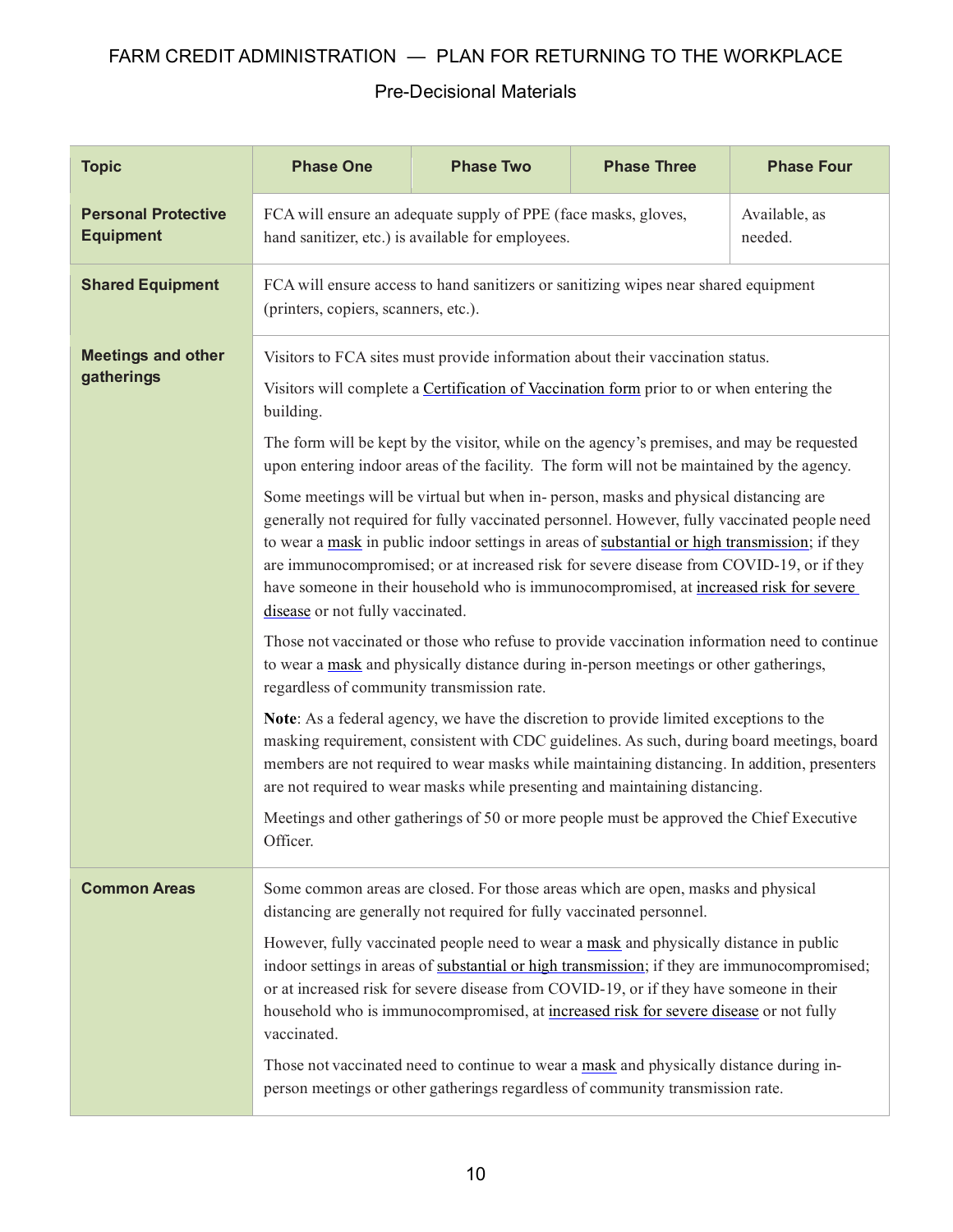<span id="page-10-2"></span><span id="page-10-1"></span><span id="page-10-0"></span>

| <b>Topic</b>              | <b>Phase One</b>                                                                                                                                                     | <b>Phase Two</b>                                                                                                                                                                                                                  | <b>Phase Three</b> | <b>Phase Four</b> |  |
|---------------------------|----------------------------------------------------------------------------------------------------------------------------------------------------------------------|-----------------------------------------------------------------------------------------------------------------------------------------------------------------------------------------------------------------------------------|--------------------|-------------------|--|
| <b>Workspace Redesign</b> | Open workspaces that do not allow at least six feet between<br>employees may require the installation of sneeze shields and/or other<br>appropriate safety barriers. | Redesigned, as<br>needed.                                                                                                                                                                                                         |                    |                   |  |
| <b>Signage</b>            |                                                                                                                                                                      | FCA will work with the Building Association to increase signage<br>reminding employees to use recommended hygiene practices and<br>social distancing protocols, to stay home when sick, and to report<br>any COVID-like symptoms. |                    |                   |  |
| <b>Re-exit Strategy</b>   | If necessary, FCA will reactivate our mandatory or expanded telework posture.                                                                                        |                                                                                                                                                                                                                                   |                    |                   |  |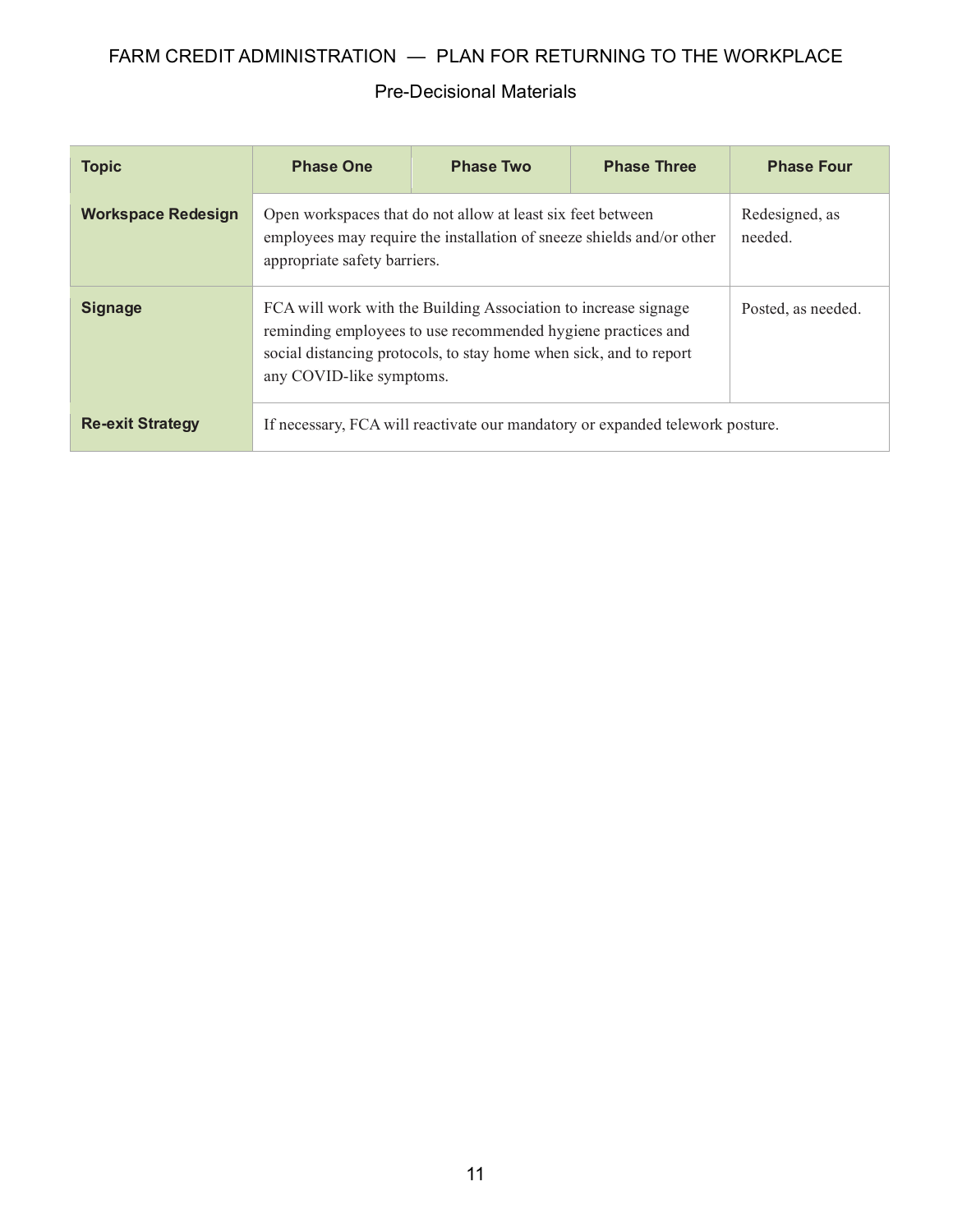| <b>STOP</b>                        | <b>Feeling Sick?</b><br>Stay home when you are sick!                                                                                                          |                                      |
|------------------------------------|---------------------------------------------------------------------------------------------------------------------------------------------------------------|--------------------------------------|
|                                    | If you feel unwell or have the following symptoms<br>please leave the building and contact your health care provider.<br>Then follow-up with your supervisor. |                                      |
|                                    | DO NOT ENTER if you have:                                                                                                                                     |                                      |
| <b>FEVER</b>                       | <b>COUGH</b>                                                                                                                                                  | <b>SHORTNESS</b><br><b>OF BREATH</b> |
| CS316039-A Marth 22, 2020 S. El PM |                                                                                                                                                               | cdc.gov/CORONAVIRUS                  |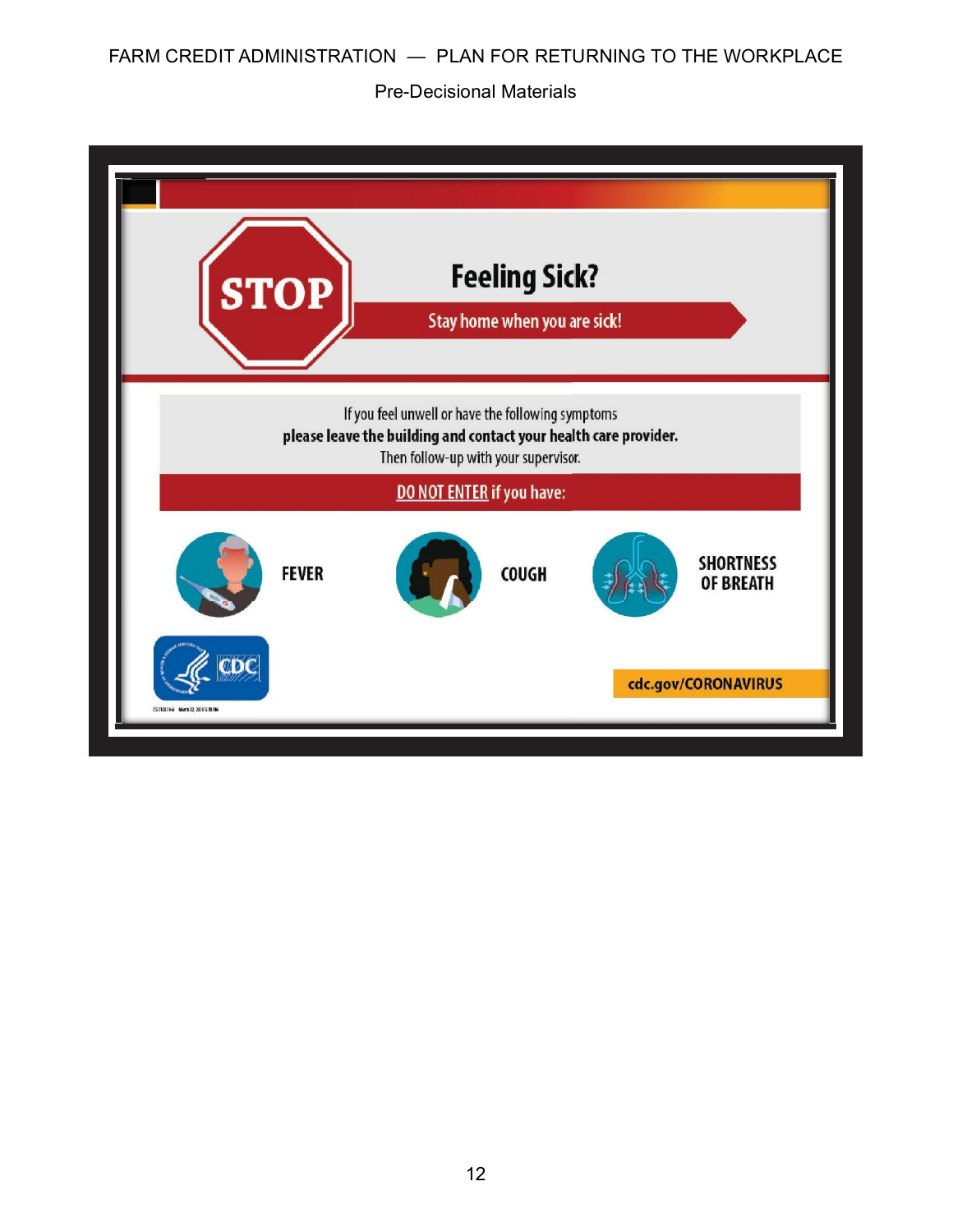Pre-Decisional Materials



**Getting a COVID-19 vaccine adds** one more layer of protection.

www.cdc.gov